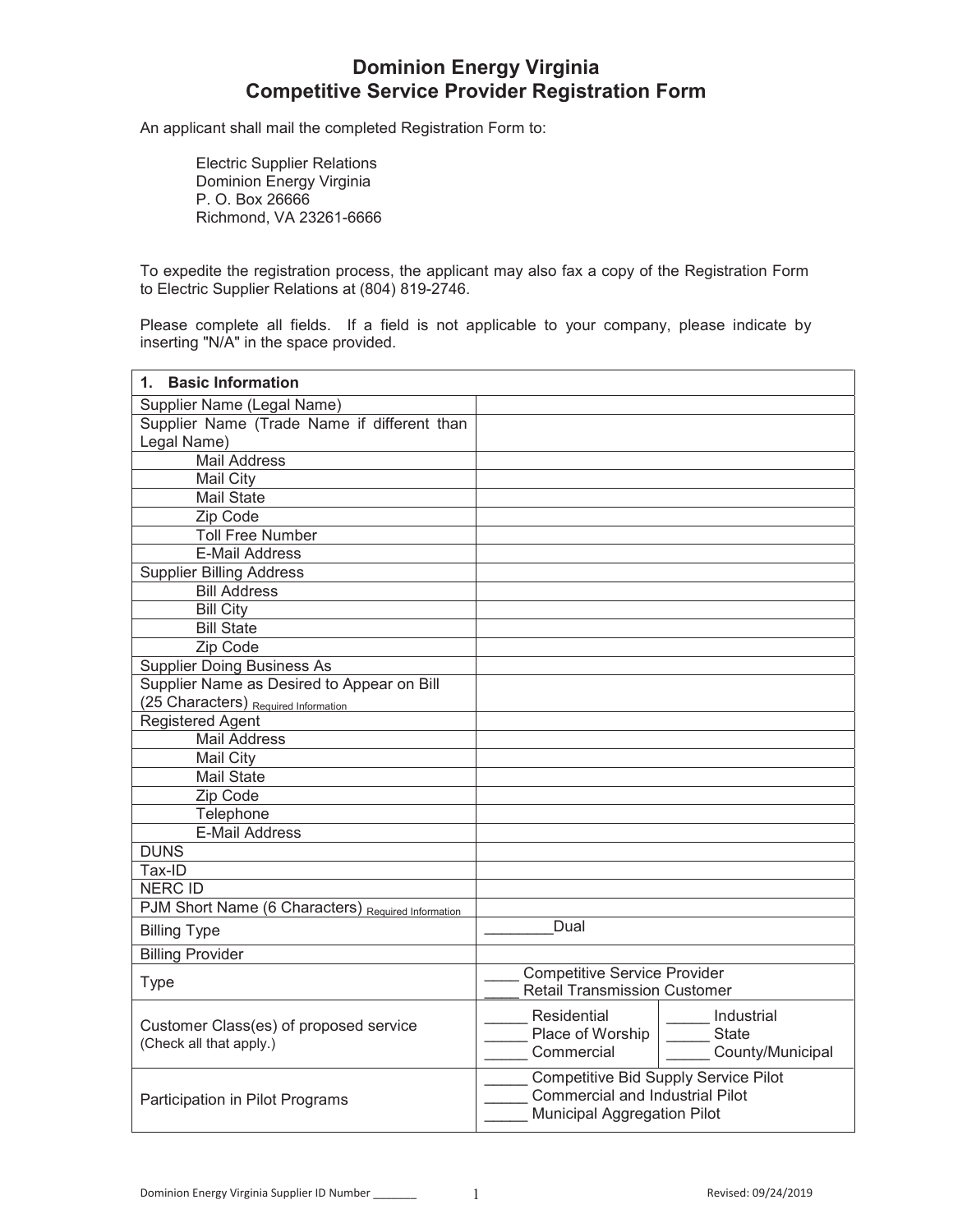## **Dominion Energy Virginia Competitive Service Provider Registration Form**

| Anticipated Number of Customers                                                                                   |                                          |  |  |
|-------------------------------------------------------------------------------------------------------------------|------------------------------------------|--|--|
| CSP Start Date of EDI Enrollment                                                                                  | (MM/DD/YYYY)                             |  |  |
|                                                                                                                   |                                          |  |  |
|                                                                                                                   |                                          |  |  |
| 2. Credit (Information Used to Establish Creditworthiness With Dominion Energy Virginia)<br><b>Business Name:</b> |                                          |  |  |
| State of Incorporation (please mark N/A if not                                                                    |                                          |  |  |
| incorporated)                                                                                                     |                                          |  |  |
| <b>Year Business Started</b>                                                                                      |                                          |  |  |
|                                                                                                                   | Corporation - Public                     |  |  |
|                                                                                                                   | Corporation - Private                    |  |  |
|                                                                                                                   | Partnership                              |  |  |
| <b>Entity Type</b>                                                                                                | <b>Limited Liability Corporation</b>     |  |  |
|                                                                                                                   | Other (Please Indicate Type Below)       |  |  |
|                                                                                                                   |                                          |  |  |
|                                                                                                                   |                                          |  |  |
| Parent Company (Name, if applicable)                                                                              |                                          |  |  |
| Parent Company State of Incorporation                                                                             |                                          |  |  |
| <b>Parent Guarantee</b>                                                                                           | Yes<br>No                                |  |  |
| Letter of Credit                                                                                                  | Yes<br>No                                |  |  |
| <b>Supplemental Data Enclosed</b>                                                                                 | Yes<br>No                                |  |  |
|                                                                                                                   | Moody's                                  |  |  |
| Long Term Bond Rating                                                                                             | Fitch                                    |  |  |
|                                                                                                                   | S & P                                    |  |  |
|                                                                                                                   | Duffs & Phelps                           |  |  |
| Applicant and/or Parent Company                                                                                   |                                          |  |  |
| a. Operating under federal bankruptcy laws?                                                                       | No<br>Yes                                |  |  |
| b. Subject to pending litigation or regulatory                                                                    |                                          |  |  |
| proceedings in state or federal courts and/or                                                                     |                                          |  |  |
| agencies which could<br>impact<br>the                                                                             | Yes No                                   |  |  |
| Registrant's<br>and/or<br>Parent's<br>financial                                                                   |                                          |  |  |
| condition?                                                                                                        |                                          |  |  |
| c. Subject to collection lawsuits or outstanding                                                                  | Yes<br>No                                |  |  |
| judgements, which could impact solvency?                                                                          |                                          |  |  |
| 3. Bank Transfer (Instructions for Settlement Payment)                                                            |                                          |  |  |
| Contact                                                                                                           |                                          |  |  |
| <b>Bank Name</b>                                                                                                  |                                          |  |  |
| <b>Mail Address</b>                                                                                               |                                          |  |  |
| Mail City                                                                                                         |                                          |  |  |
| Mail State                                                                                                        |                                          |  |  |
| Zip Code                                                                                                          |                                          |  |  |
| Name on Account                                                                                                   |                                          |  |  |
| Bank Account Type (Select One)                                                                                    | <b>Direct Deposit</b><br>Savings         |  |  |
| <b>ABA Number/Transit Routing Number</b>                                                                          |                                          |  |  |
| <b>Bank Account Number</b>                                                                                        |                                          |  |  |
|                                                                                                                   |                                          |  |  |
| Supplier Payment Method (Select One)                                                                              | <b>Automated Clearing House</b><br>Check |  |  |
| Phone Number                                                                                                      |                                          |  |  |